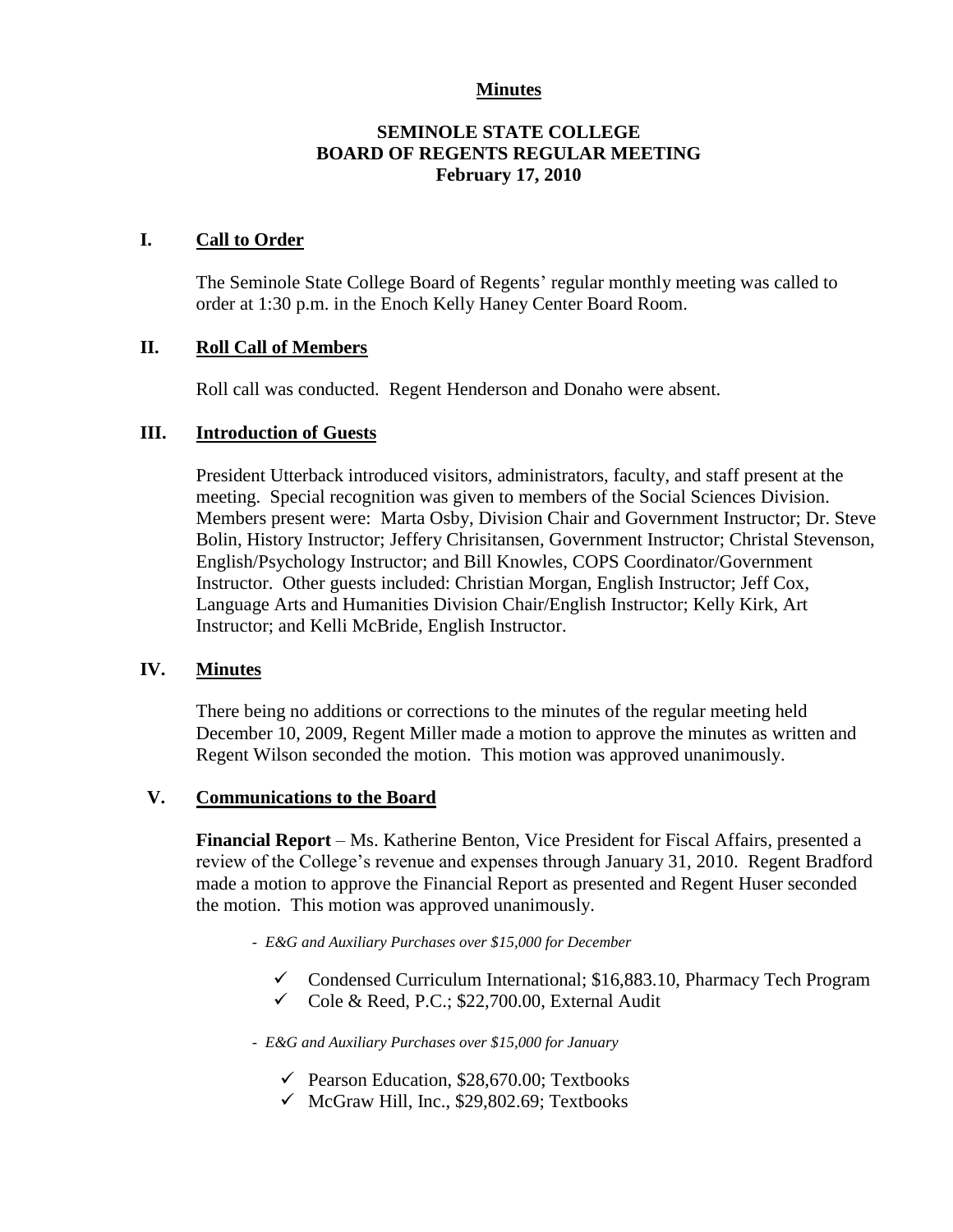**Minutes** SSC Board of Regents Regular Meeting February 17, 2010 Page 2

# **VI. Hearing of Delegations**

None

# **VII. President's Report**

President Utterback discussed items under the President's Report and the Business portion of the agenda by utilizing a PowerPoint presentation. (See enclosed copy of the PowerPoint presentation)

*Renewal of Summer Academies Program* – President Utterback presented the Board with a copy of the announcement of renewal letter from the Oklahoma State Regents for Higher Education for the 2010 Summer Academies for Mathematics, Science and Multidisciplinary Studies.

*Campus Activities* – President Utterback told the Board members about several campus activities since the December Board meeting. These were: Seminole State College staff moved into the new Student Services Center; the College held a retreat at St. Crispin's on January  $7<sup>th</sup>$ ; students, faculty, and staff observed Martin Luther King, Jr. Day on January 15<sup>th</sup>; College representatives attended a Distinguished Service Award luncheon for Governor Brad Henry held by the Oklahoma State Regents for Higher Education on January  $12<sup>th</sup>$ ; Senator Harry Coates was recognized on campus by the Oklahoma State Regents for Higher Education on January  $14^{\text{th}}$ ; College representatives attended a Southeast Oklahoma Legislative Briefing at Pete's Place in Krebs on January 18<sup>th</sup>; President Utterback spoke at the Prague Chamber Forum on January 21<sup>st</sup>; and SSC Educational Foundation Chair Mark Schell was named "Citizen of the Year" by the Seminole Chamber of Commerce on January  $26<sup>th</sup>$ .

*Higher Education Day at the Capitol* – President Utterback told the Board members that Higher Education Day at the Capitol was held on February  $16<sup>th</sup>$  and was attended by several College supporters and many students from the Seminole State College Campus.

*Accomplishments* – President Utterback presented the Board with the 2009 Accomplishments document. He stated that this document reflects highlights of the past year. He said he was hopeful that all faculty, staff and administration share pride in these accomplishments.

# **VIII. Business**

**Approval of Increase in Room and Board for FY11** – President Utterback presented the Board with a memo from Vice President for Fiscal Affairs Katherine Benton that recommended a 3.2% increase in room and board rates during FY2010-2011. President Utterback also presented a sister institution room and board comparison chart. This modest increase will help the College cover the increases in food service costs. Regent Wilson made a motion to approve a 3.2% increase in room and board rates for FY2010- 2011 and Regent Bradford seconded this motion. This motion was approved unanimously.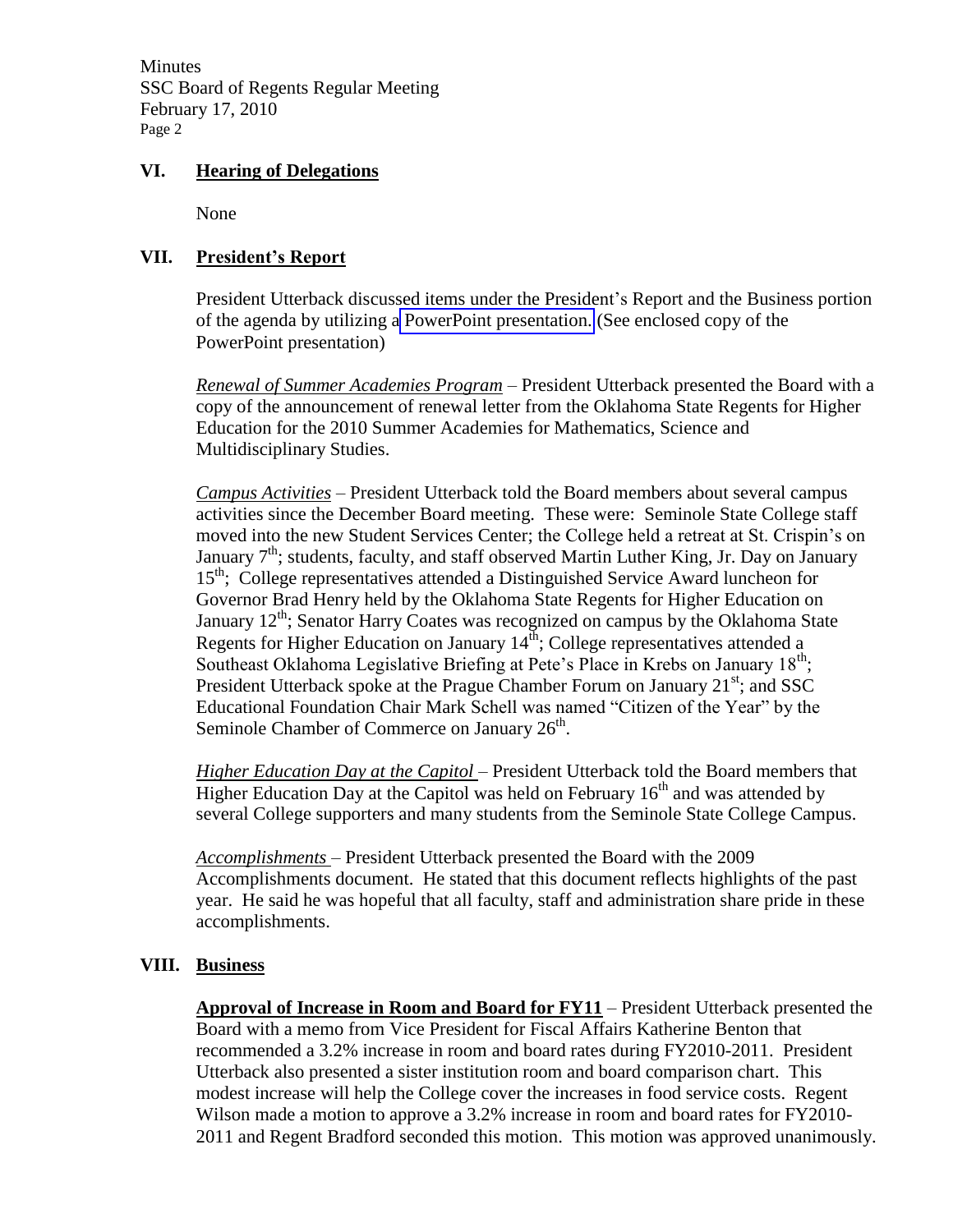**Minutes** SSC Board of Regents Regular Meeting February 17, 2010 Page 3

> **Motion to Enter into Executive Session** – President Utterback recommended that the Board enter into executive session to discuss three items. These items were: granting tenure to Ms. Kelli McBride, Instructor, Language Arts and Humanities Division; granting tenure to Mr. Bill Knowles, Instructor, Social Sciences Division; and reviewing the terms of employment of Dr. James W. Utterback as president of Seminole State College. Regent Miller made a motion to enter into executive session and Wilson seconded this motion. This motion was approved unanimously.

**Motion to Enter into Open Session** – Chairman Flowers recommended that the Board enter back into open session to present a motion on the items discussed in executive session. Regent Wilson made a motion to enter back into open session and Regent Bradford seconded this motion. This motion was approved unanimously.

**Consideration of Approval to Grant Tenure to Ms. Kelli McBride** – President Utterback presented the Board with a copy of the tenure application for Mrs. Kelli McBride and a letter of recommendation from Dr. Paul Gasparro, Vice President for Academic Affairs. President Utterback commended Mrs. McBride for her dedication to students. President Utterback recommended approval of her tenure. Regent Bradford made a motion to approve tenure for Mrs. Kelli McBride and Regent Huser seconded this motion. This motion was approved unanimously.

**Consideration of Approval to Grant Tenure to Mr. Bill Knowles** – President Utterback presented the Board with a copy of the tenure application for Bill Knowles and a letter of recommendation from Dr. Paul Gasparro, Vice President for Academic Affairs. President Utterback commended Mr. Knowles for his commitment to students and to this institution. President Utterback recommended approval of his tenure. Regent Wilson made a motion to approve tenure for Mr. Bill Knowles and Regent Huser seconded this motion. This motion was approved unanimously.

**Consideration of Terms of Employment of Dr. James W. Utterback as President of Seminole State College** – Chairman Jon Flowers stated that the Compensation Committee met and is extremely pleased with the direction that the College is going. Regent Huser made a motion to renew President Utterback's contract with no changes to the contract at the request of President Utterback. Regent Miller seconded this motion. This motion was approved unanimously. President Utterback expressed his gratitude and appreciation to the Board and his colleagues for their support.

## **IX. Consent Agenda**

Regents were presented information concerning items on the Consent Agenda. President Utterback recommended approval of this item. Regent Bradford made a motion to approve the Consent Agenda items and Regent Wilson seconded the motion. This motion approved unanimously.

The Consent Agenda was as follows: